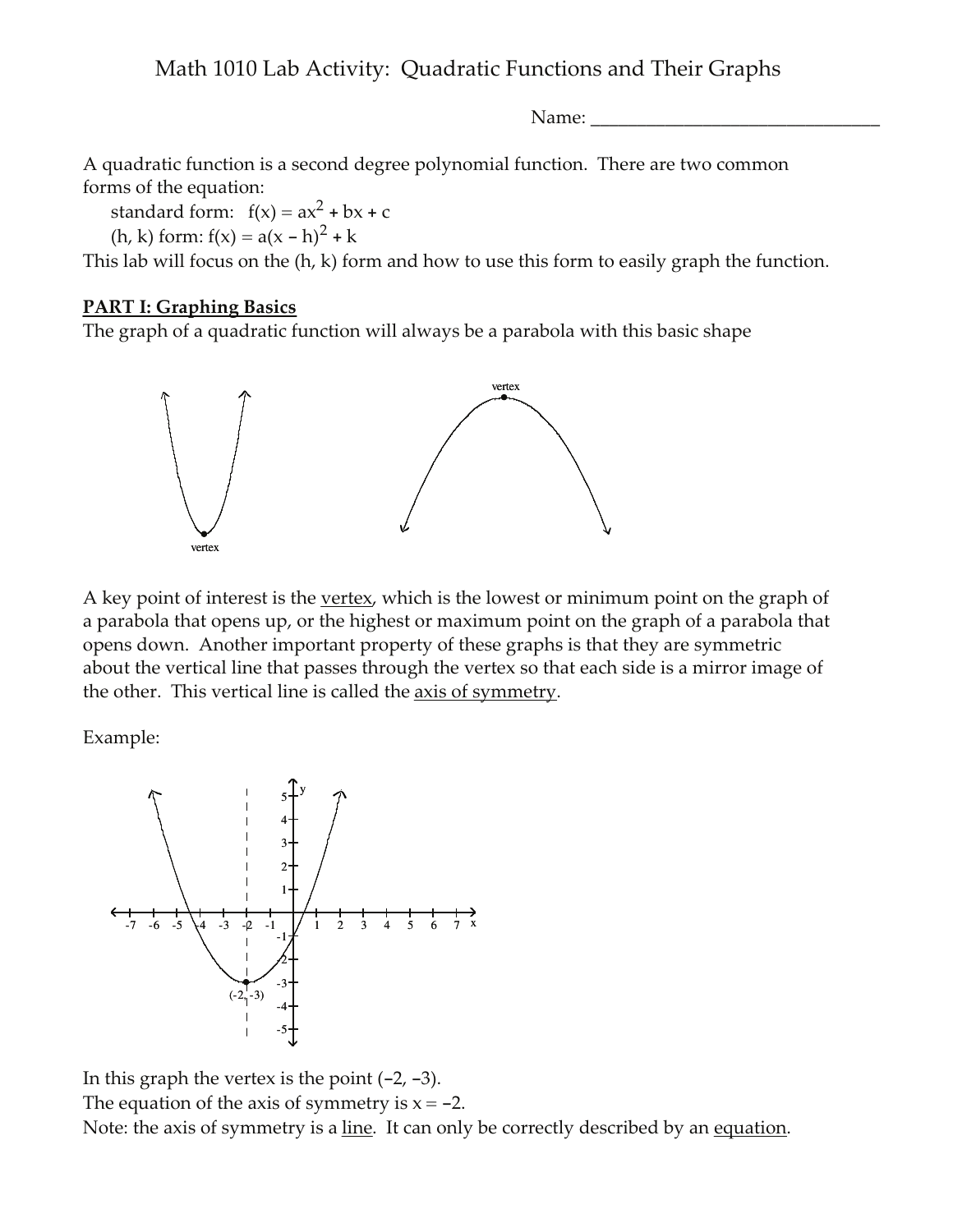For each graph shown below, identify the vertex and the equation of the axis of symmetry.

1.

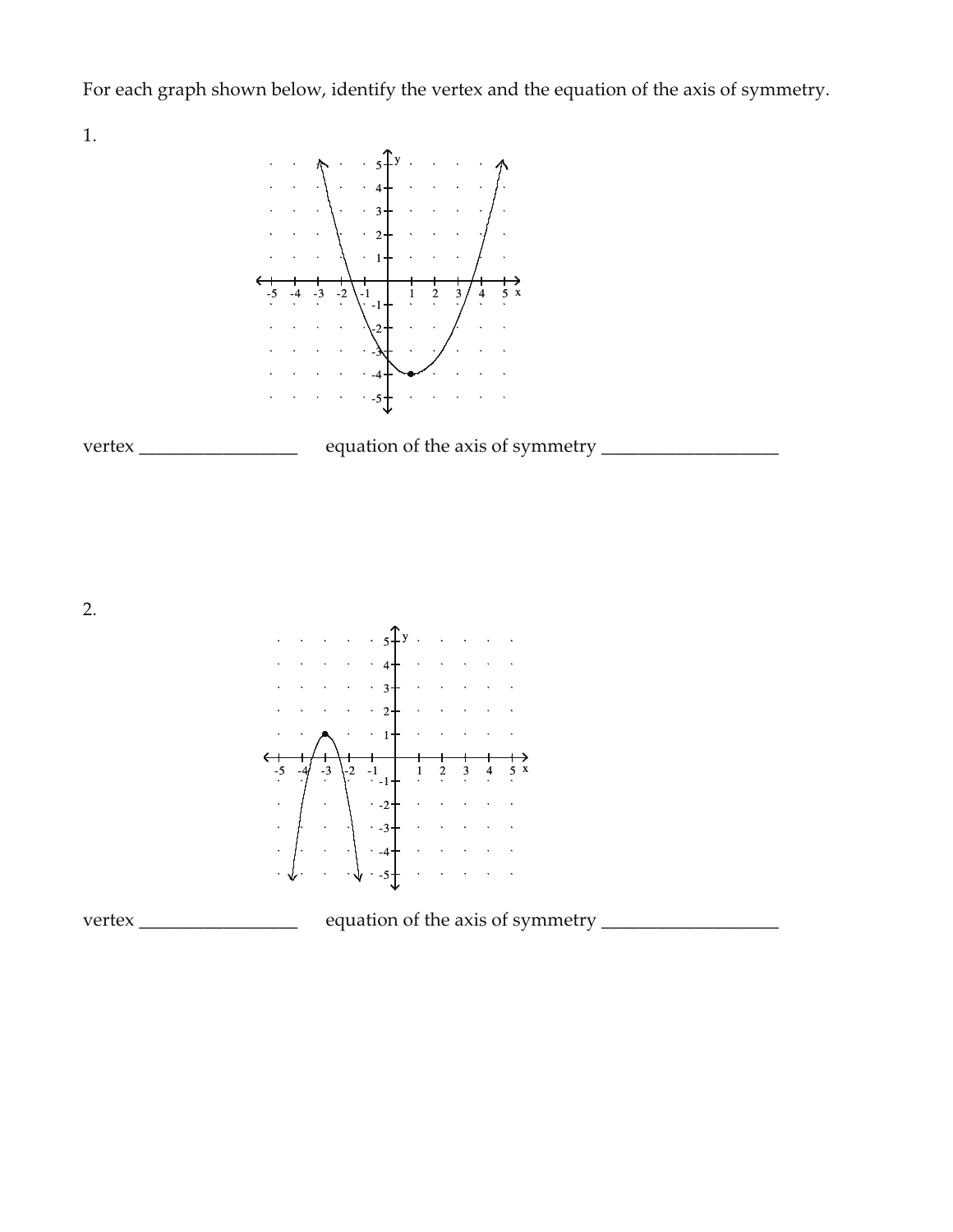## PART II: Graphing  $f(x) = x^2$

The easiest parabola to graph, and the one to which we will compare others, is the function  $f(x) = x^2$  or  $y = x^2$  which you will graph by plotting points.

- 1. State the domain of this function.
- 2. Find at least five exact  $(x, y)$  ordered pairs that are on the graph and sketch the graph of the function.



What point is the vertex of this graph?

What is the equation of the axis of symmetry for this graph?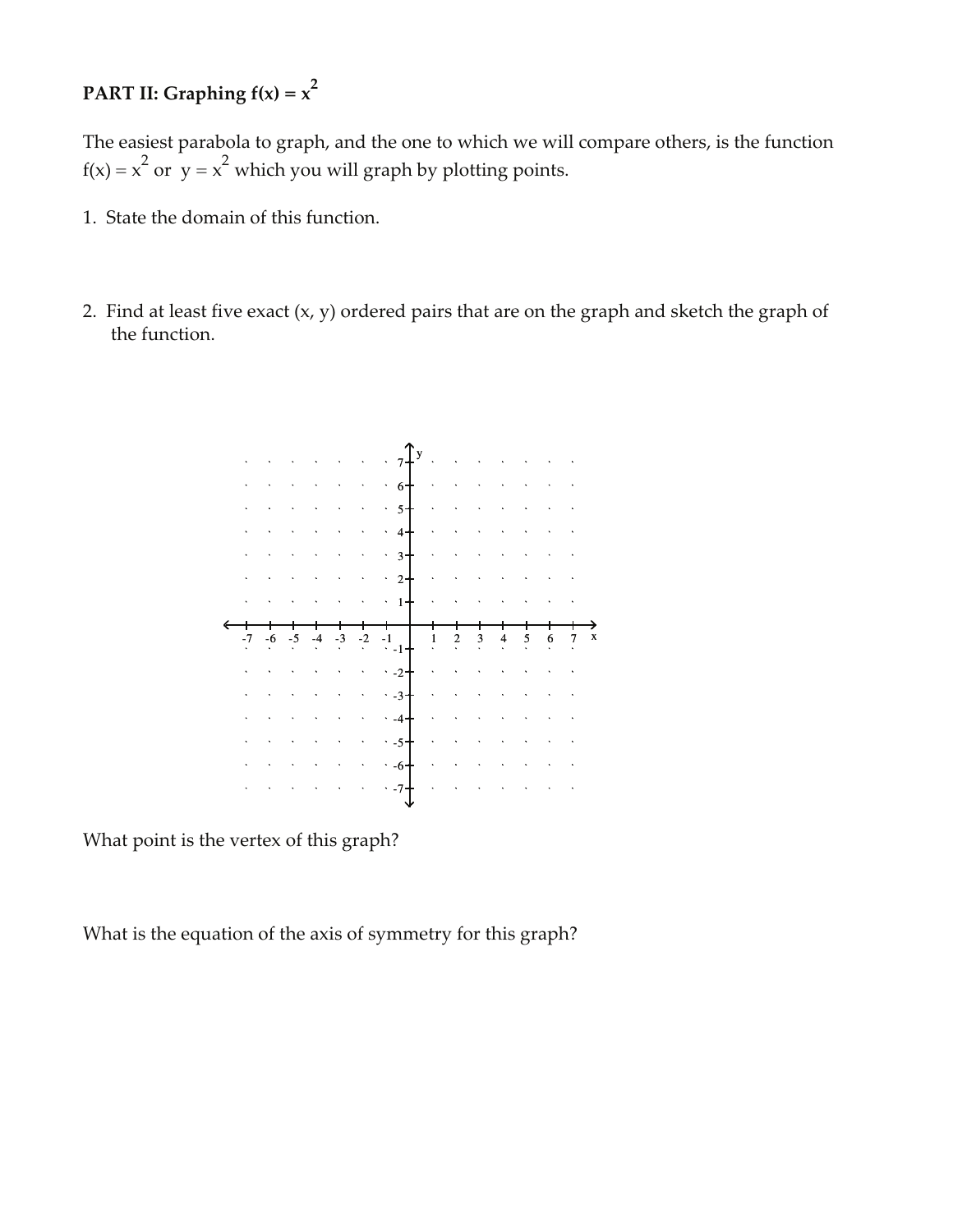#### **PART III: Graphing Transformations**

Now you will experiment with the graph in the form of  $f(x) = a(x - h)^2 + k$ . Since graphing by hand is slow and tedious, you will be using online graphing software. Note that your correct placement of parenthesis is important in this process. To raise an expression to a power type  $\wedge$  which is the shift of the 6 key. For example to enter  $(x + 3)^2$ , type  $(x + 3)^2$ .

Graphing software is located at: http://www.meta-calculator.com/online/

First click on "graphing calculator" and in equation 1, graph  $y = x^2$  by typing x^2 after the "y =" prompt. Now click on "graph" and you will see your parabola graphed in red.

Leave the graph of  $y = x^2$  in equation 1 for the whole exercise so that you may compare all the other graphs to this basic function.

## Graphing  $y = x^2 + k$

1. In equation 2, graph  $y = x^2 + 2$ . Click on the graph button and you will see your original  $y = x<sup>2</sup>$  in red and your new graph  $y = x<sup>2</sup> + 2$  on the same axes graphed in blue.

What happened? Did adding 2 cause the vertex to move to a different location? If so where is the vertex of  $y = x^2 + 2$ ?

2. Click on the equation button and in equation 3, type  $y = x^2 - 5$ .

See if you and your lab buddy can predict what this graph will look like before clicking on the graph button. Were you correct?

What is the vertex of the graph  $y = x^2 - 5$ ?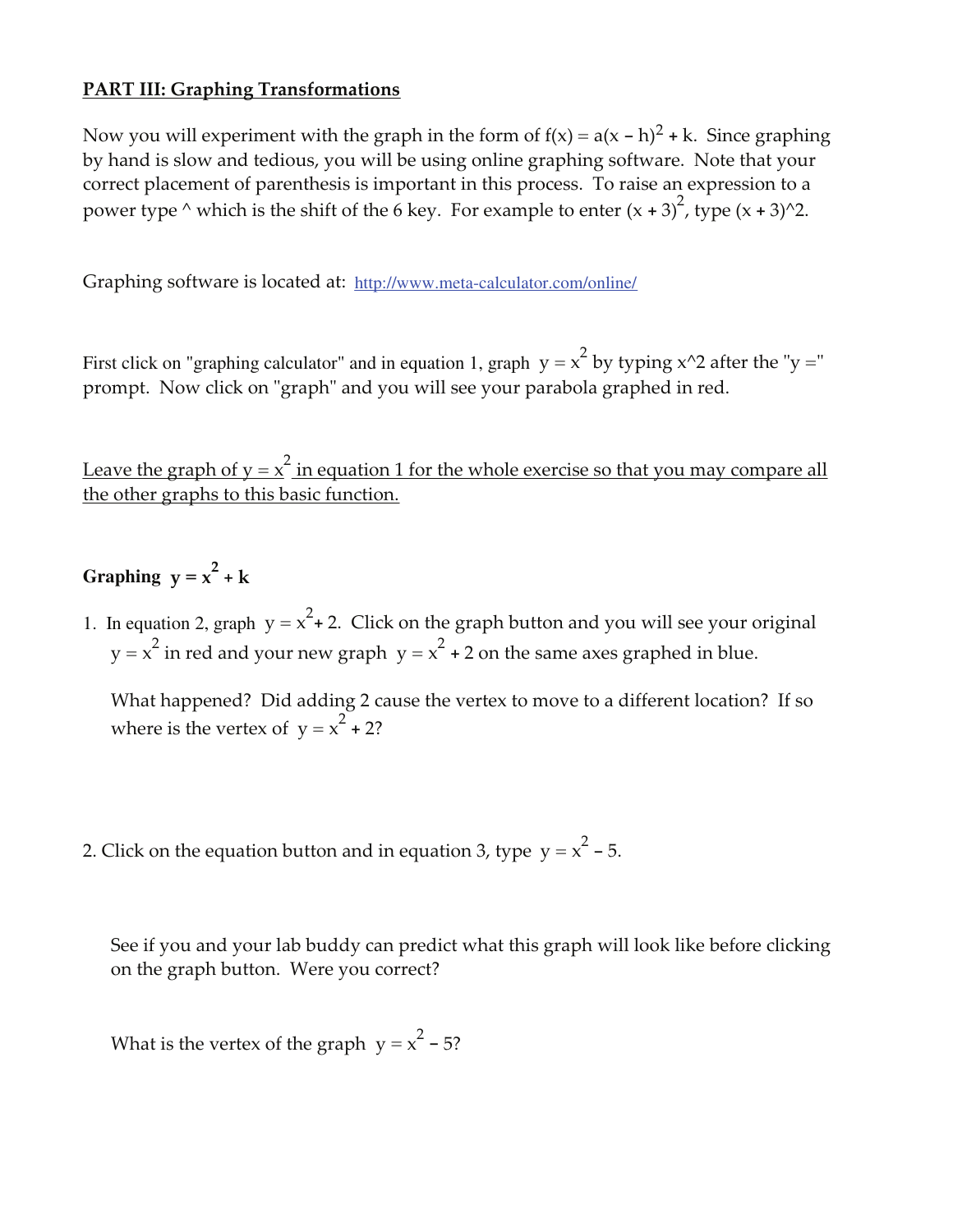3. Sketch both equations,  $y = x^2 + 2$  and  $y = x^2 - 5$  on the plane below. Label which graph is which and label the vertex on each graph.



Try graphing  $y = x^2 + k$  with various values for k until you are confident that you know what the graph will look like.

Generalize the concept: How does the graph of  $y = x^2 + k$  compare to the basic graph of  $y = x^2$ ?

What happens when k is a positive number?

What happens when k is a negative number?

In the equation  $y = x^2 + k$ , where is the vertex?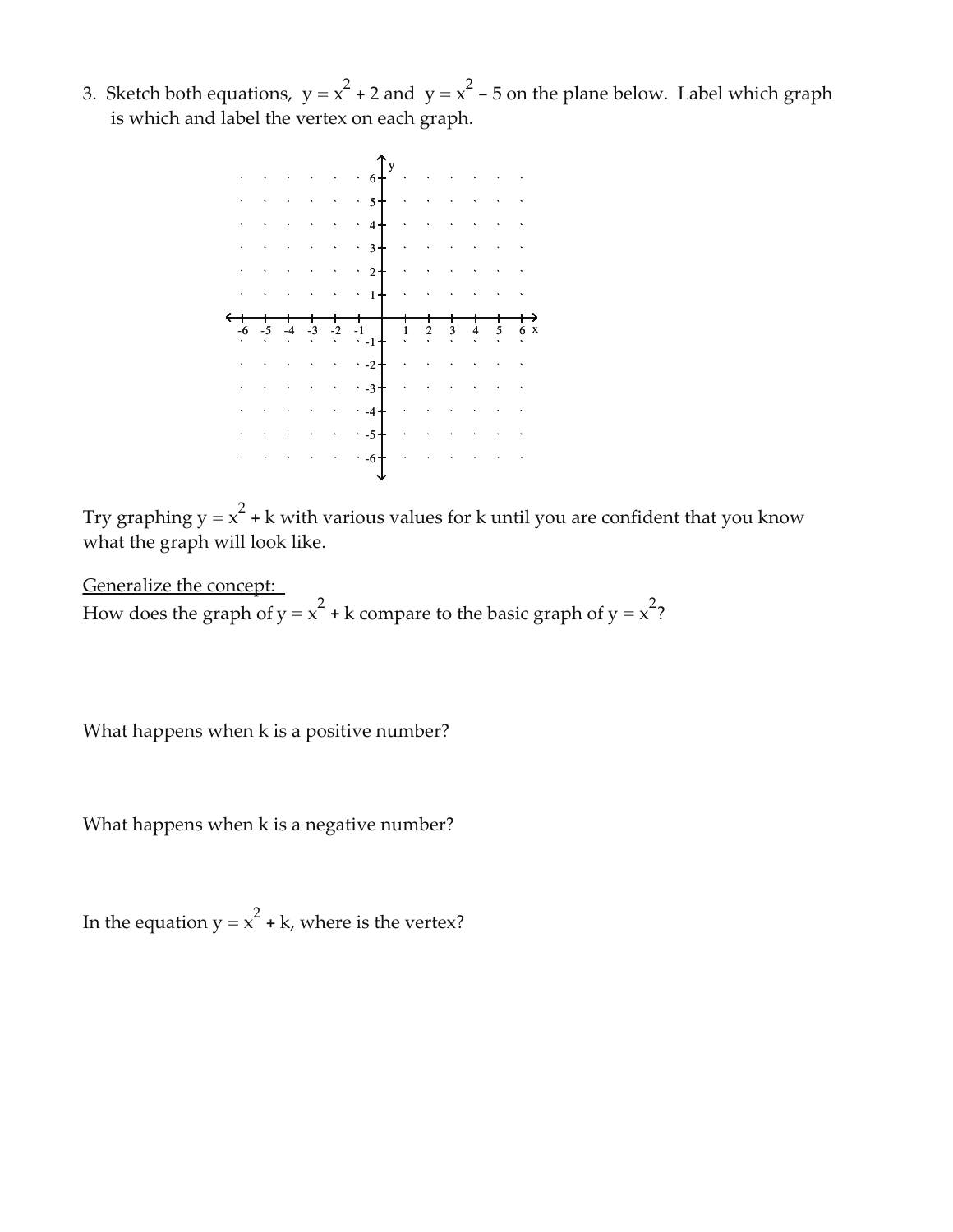# Graphing  $y = (x - h)^2$

4. Delete all of your equations except for  $y = x^2$  in equation 1.

In equation 2, graph  $y = (x - 2)^2$ . Click on the graph button and you will see your original  $y = x^2$  in red and your new graph  $y = (x - 2)^2$  on the same axes graphed in blue. Be sure your parenthesis are correct! You will type  $(x - 2)^2$  here.

What happened? Did replacing  $x$  with  $x - 2$  cause the vertex to move? Where is the vertex of the graph  $y = (x - 2)^2$ ?

- 5. Click on the equation button and in equation 3, type  $y = (x + 4)^2$ . What is the vertex of the graph  $y = (x + 4)^2$ ?
- 6. Sketch both equations,  $y = (x 2)^2$  and  $y = (x + 4)^2$  on the plane below. Label which graph is which and label the vertex on each graph.



Try graphing  $y = (x - h)^2$  with various values for h until you are confident that you know what the graph will look like.

Generalize the concept:

How does the graph of  $y = (x - h)^2$  compare to the basic graph of  $y = x^2$ ? Consider what happens when h is positive and when h is negative.

In the equation  $y = (x - h)^2$ , where is the vertex? Do you understand why mathematicians put the minus sign in this form?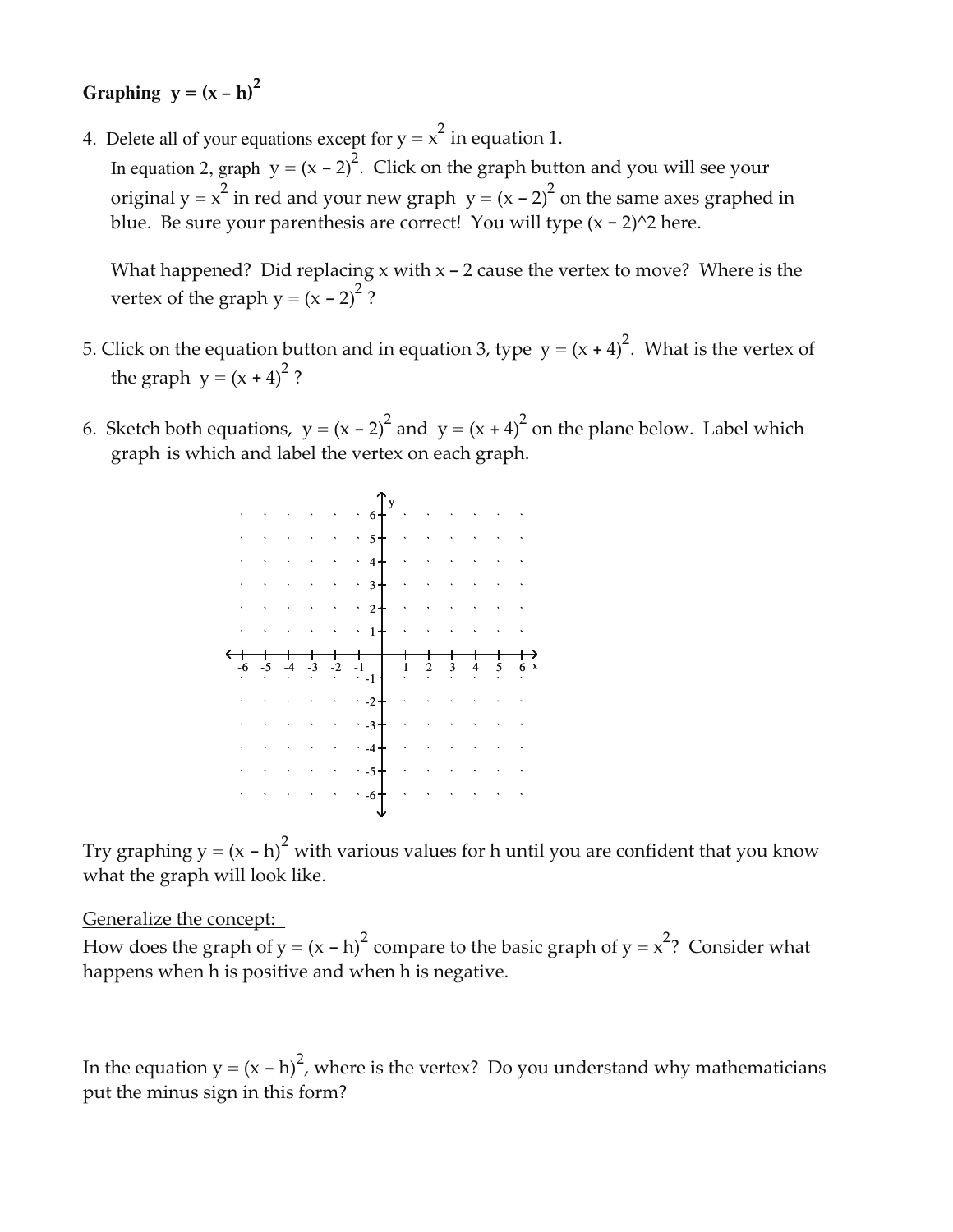## Graphing  $y = ax^2$

7. Delete all of your equations except for  $y = x^2$  in equation 1.

In equation 2, graph  $y = 3x^2$ . You need to type  $3*x^2$ . Click on the graph button and you will see your original  $y = x^2$  in red and your new graph  $y = 3x^2$  on the same axes graphed in blue.

What happened? Did multiplying by 3 cause the vertex to move to a different location? Did multiplying by 3 change the shape of the parabola?

- 8. Click on the equation button and in equation 3, type  $y = 5*x^2$ . How does this graph compare with the previous two?
- 9. Click on the equation button and in equation 4, type  $y = \left(\frac{1}{3}\right) * x^2$

and in equation 5 type  $y = \left(\frac{1}{8}\right) * x^2$ . Click on the graph button and view these graphs. What do you see?

10. Sketch all of the equations,  $y = 2x^2$ ,  $y = 5x^2$ ,  $y = \left(\frac{1}{3}\right)x^2$ , and  $y = \left(\frac{1}{8}\right)x^2$  on the plane below. Label which graph is which.

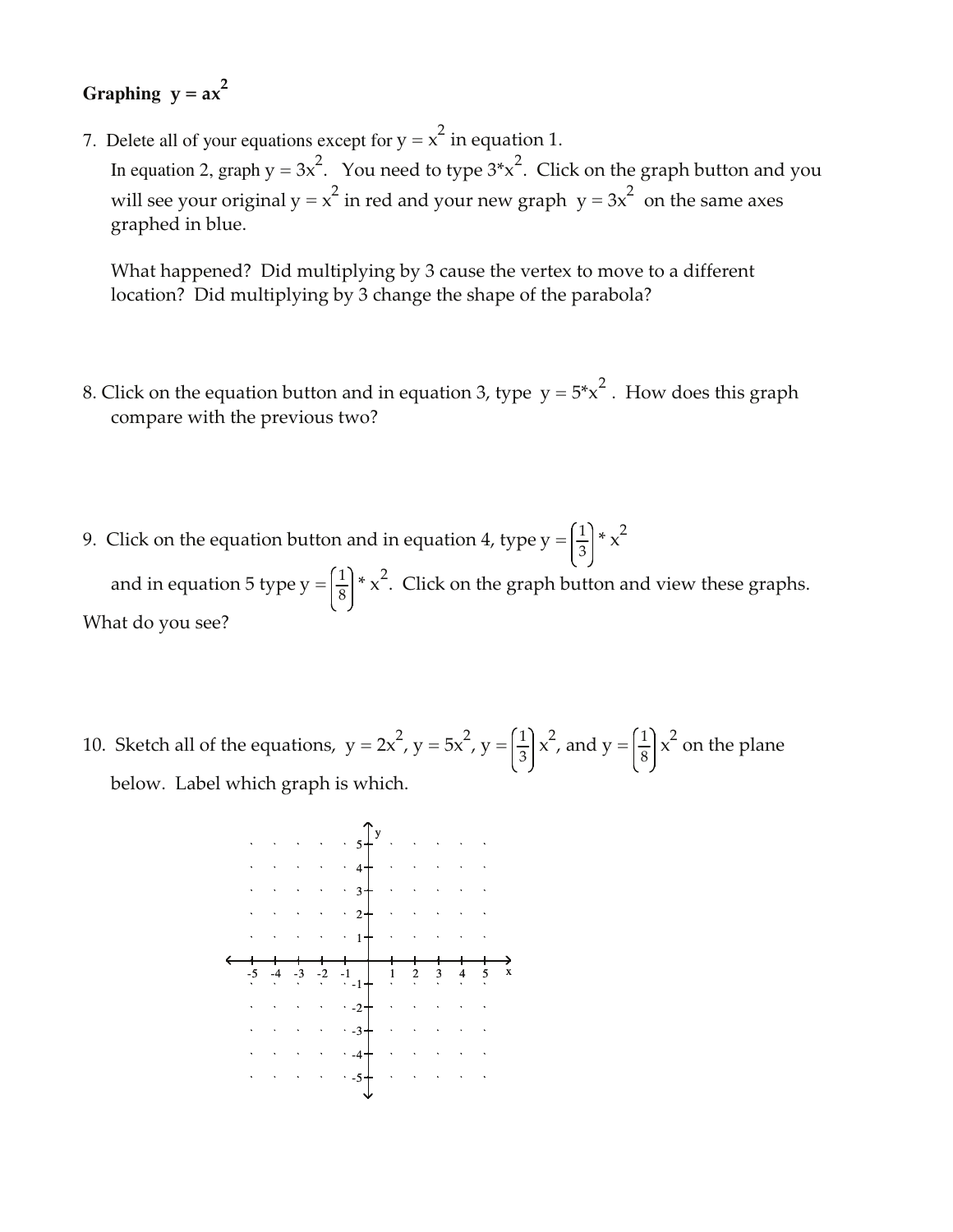11. What happens if a is a negative number? Delete all of your equations except for  $y = x^2$  in equation 1.

In equation 2, graph  $y = -x^2$ . Click on the graph button and you will see your original  $y = x<sup>2</sup>$  in red and your new graph  $y = -x<sup>2</sup>$  on the same axes graphed in blue.

What happened?

12. Click on the equation button and in equation 3, type  $y = -4*x^2$  and in equation 4, type  $y = \left(-\frac{1}{5}\right) * x^2$ . Did your graphs look the way you expected them to look?

13. Sketch all of the equations,  $y = -x^2$ ,  $y = -4x^2$ , and  $y = \left(-\frac{1}{5}\right)x^2$  on the plane below. Label which graph is which.



Try graphing  $y = ax^2$  with various values for a until you are confident that you know what the graph will look like.

Generalize the concept:

How does the graph of  $y = ax^2$  compare to the basic graph of  $y = x^2$ ? Consider what happens when a is positive and when h is negative. What happens when  $|a| > 1$ ? What happens when  $0 < |a| < 1$ ?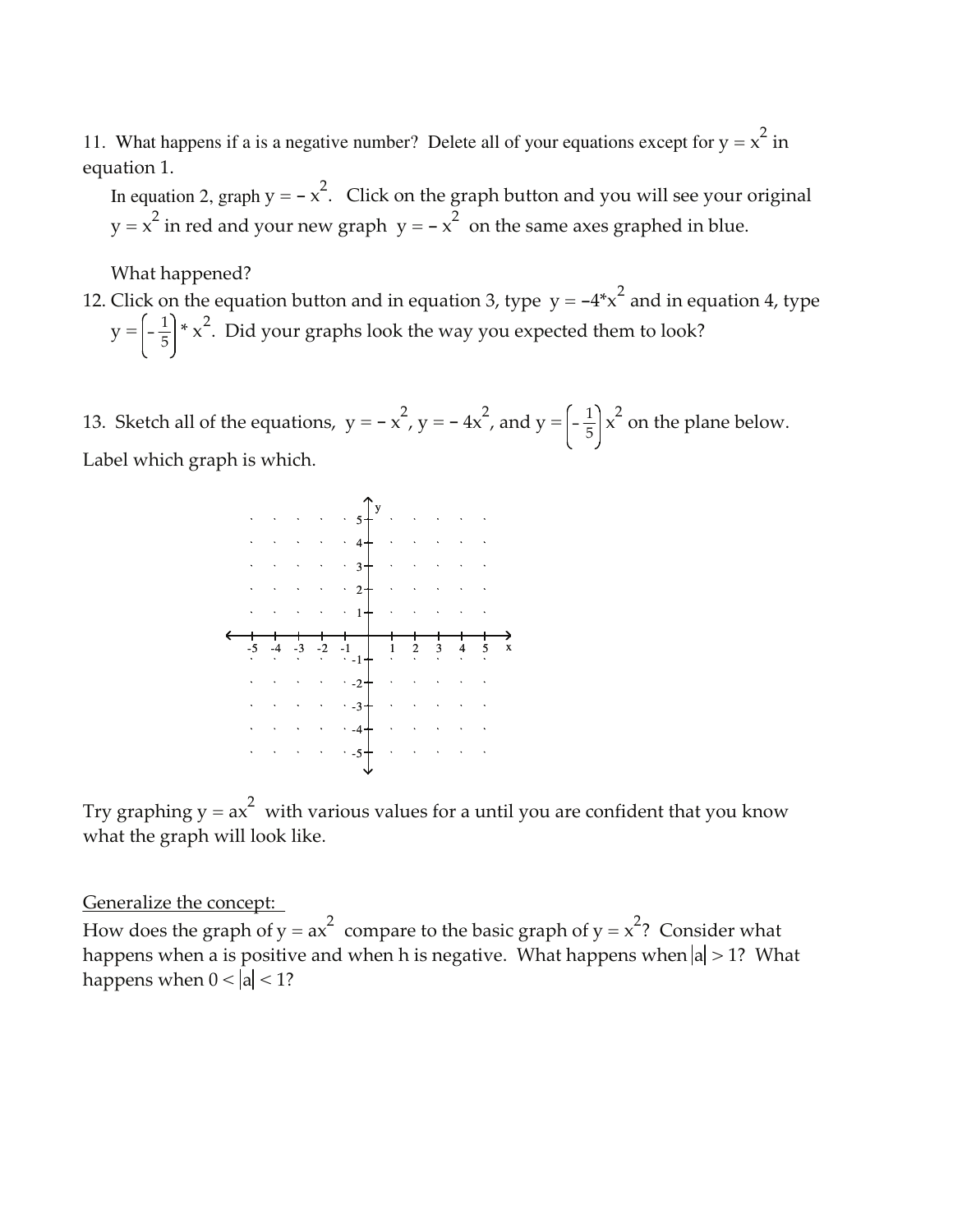#### PART IV: Putting it All Together, the graph of  $f(x) = a(x - h)^2 + k$

Graph and sketch each of the following functions. State the vertex and the equation of the axis of symmetry. Based on what you have been learning, try to predict what the graph will look like before you click on the graph button.